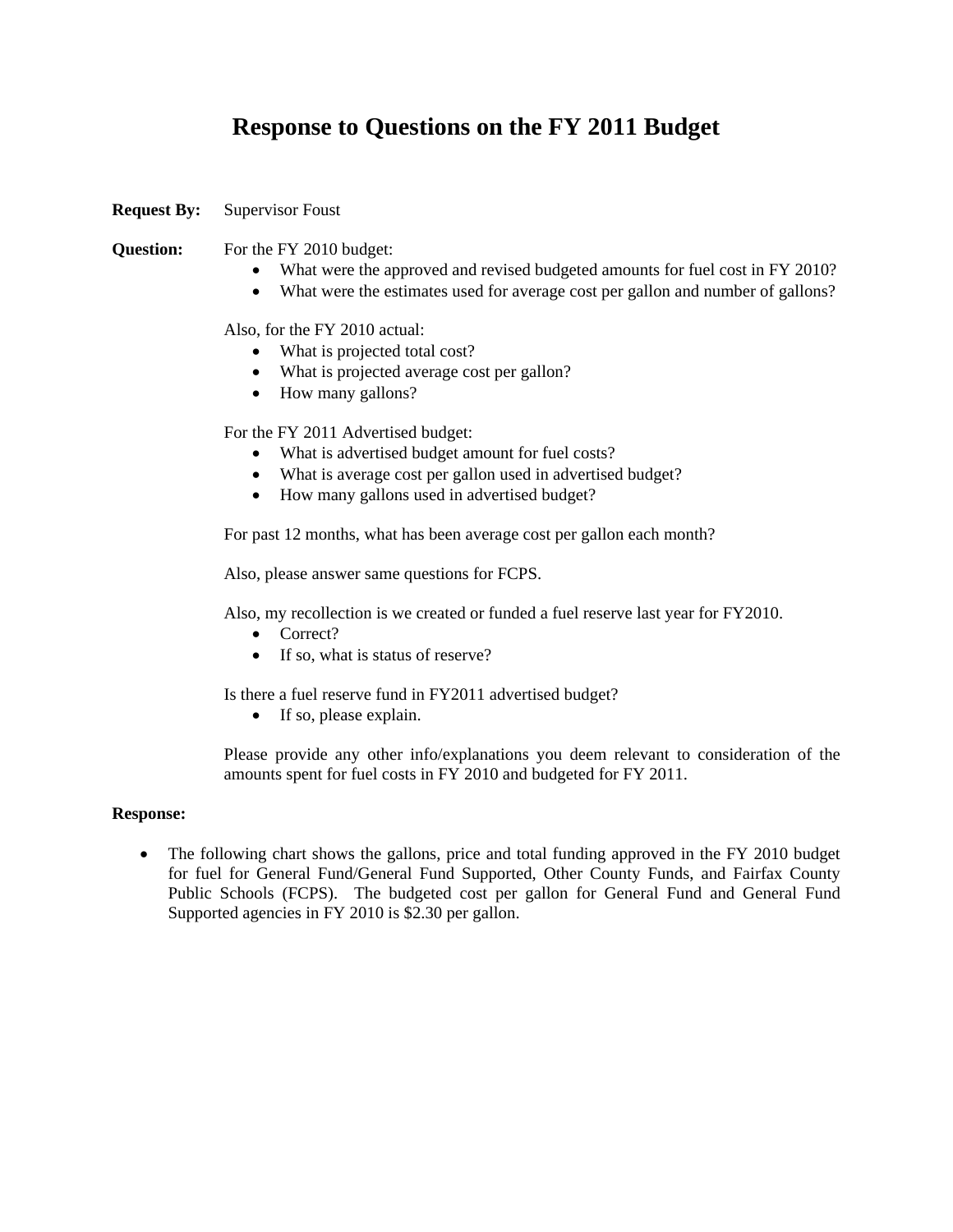| FY 2010 - What Got Approved in FY 2010 Budget - Blended Rate of \$2.30 |           |                       |             |             |                   |                    |               |
|------------------------------------------------------------------------|-----------|-----------------------|-------------|-------------|-------------------|--------------------|---------------|
|                                                                        |           |                       |             |             |                   |                    |               |
|                                                                        |           |                       |             |             |                   |                    |               |
|                                                                        |           | Unleaded Avg Unleaded | Unleaded    | <b>ULSD</b> | Average           | <b>ULSD</b> Diesel |               |
|                                                                        | Gallons   | Price                 | Total       | Gallons     | <b>ULSD</b> Price | Total              | Overall Total |
| <b>FCPS</b>                                                            | 357,355   | \$2.07                | \$739,725   | 3,316,973   | \$2.37            | \$7,861,226        | \$8,600,950   |
| GF/GF Supported                                                        | 2,188,023 | \$2.07                | \$4,529,208 | 3.344.226   | \$2.37            | \$7,926,378        | \$12,455,586  |
| Other Funds                                                            | 143,346   | \$2.07                | \$296,726   | 1,831,077   | \$2.37            | \$4,339,652        | \$4,636,378   |
| <b>Subtotal</b>                                                        | 2,688,724 |                       | \$5,565,659 | 8,492,276   |                   | \$20,127,256       | \$25,692,915  |
|                                                                        |           |                       |             |             |                   |                    |               |

*FY 2010 - What Got Approved in FY 2010 Budget - Blended Rate of \$2.30*

<sup>1</sup> It should be noted that the FY 2010 Approved FCPS budget includes \$10,332,027 for DVS Fuel, an increase of **\$1,731,077 over the County DMB/DVS projection of \$8,600,950.**

• While there are still three months remaining in FY 2010, and in past years, these months have seen significant volatility in terms of price and usage as the County transitions into the spring/summer driving season, there will be savings at year-end due to slightly lower than projected price per gallon totals and substantially lower than projected gallon totals. The following chart shows the gallons, price and total spending estimate for FY 2010 for General Fund/General Fund Supported, Other County Funds, and Fairfax County Public Schools (FCPS). The year-end estimated cost per gallon for General Fund and General Fund Supported agencies in FY 2010 is \$2.20 per gallon

| FY 2010 Actual Year End Estimate as of April 5, 2009 - Blended Rate of \$2.20 |           |              |             |             |                   |                    |               |
|-------------------------------------------------------------------------------|-----------|--------------|-------------|-------------|-------------------|--------------------|---------------|
|                                                                               |           |              |             |             |                   |                    |               |
|                                                                               |           |              |             |             |                   |                    |               |
|                                                                               | Unleaded  | Avg Unleaded | Unleaded    | <b>ULSD</b> | Average           | <b>ULSD</b> Diesel |               |
|                                                                               | Gallons   | Price        | Total       | Gallons     | <b>ULSD</b> Price | Total              | Overall Total |
| <b>FCPS</b>                                                                   | 392,482   | \$2.17       | \$852,919   | 3,113,542   | \$2.22            | \$6,920,253        | \$7,773,172   |
| GF/GF Supported                                                               | 2,105,012 | \$2.17       | \$4,568,988 | 2,726,125   | \$2.19            | \$5,961,826        | \$10,530,814  |
| <b>Other Funds</b>                                                            | 162,125   | \$2.18       | \$352,776   | 1,868,922   | \$2.19            | \$4,095,814        | \$4,448,590   |
| <b>Total</b>                                                                  | 2,659,619 |              | \$5,774,683 | 7,708,589   |                   | \$16,977,893       | \$22,752,576  |
| <b>Est GF Savings</b>                                                         |           |              |             |             |                   |                    | \$1,924,772   |
| <b>Est FCPS Savings</b>                                                       |           |              |             |             |                   |                    | \$827,778     |

*FY 2010 Actual Year End Estimate as of April 5, 2009 - Blended Rate of \$2.20*

<sup>1</sup> General Fund savings are primarily located in the Police Department (\$0.7 million), Recreation (\$0.5 million), and Fire and Rescue Department (\$0.2 million). All agencies took significant budget reductions as part of the *FY 2010 Third Quarter Review* that were executable in part because of these anticipated savings.

<sup>2</sup> The lower gallon totals for *FCPS* are due in part to route restructurings undertaken as part of last year's budget as well as the higher number of snow days this fiscal year.

**As noted in the above chart, based on current usage and price projections for the remainder of the fiscal year, it is estimated that there are General Fund savings of \$1.9 million; however it should be noted that \$1.2 million of this total has already been taken as part of the** *FY 2010 Third Quarter Review***.**